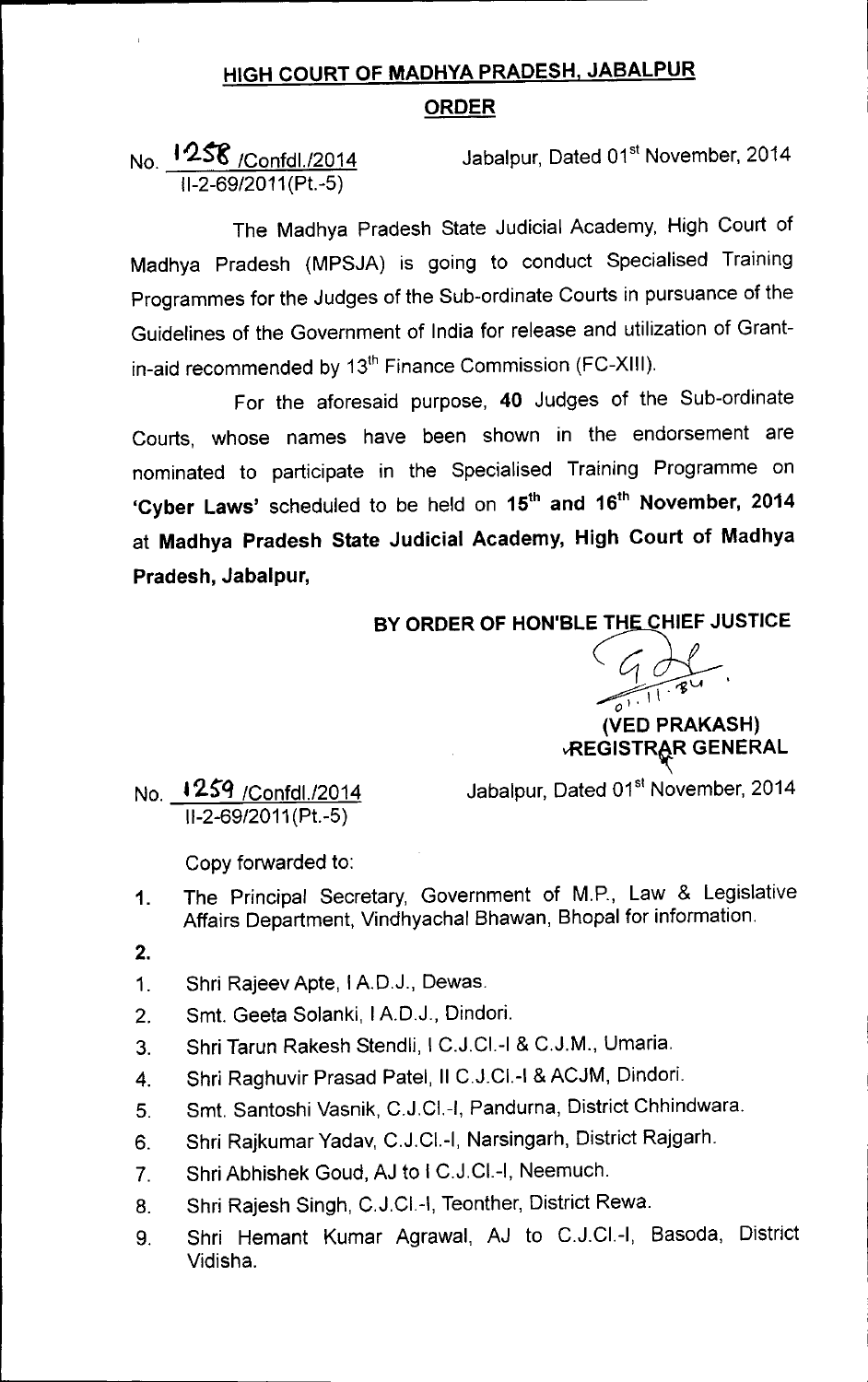- 10. Shri Nilesh Yadav, C.J.CI.-I, Jaora, District Ratlam.
- 11. Shri Kishore Kumar Gehalot, III C.J.CI.-I, Khandwa.
- 12. Shri Sandeep Kumar Patil, AJ to C.J.Cl.-I, Lakhnadon, District Seoni.
- 13. Shri Anand Jambhulkar, AJ to I C.J.CI.-I, Betul.
- 14. Shri Mahesh Kumar Chouhan, AJ to C.J.CI.-I, Petlawad, District Jhabua.
- 15. Shri Nirmal Mandoriya, II C.J.CI.-I,Ashoknagar.
- 16. Smt. Sapna Porte, C.J.CI.-I, Begumganj, District Raisen.
- 17. Shri Samresh Singh, I C.J.CI.-II, Indore.
- 18. Smt. Pallavi Dwivedi, VI C.J.CI.-II, Sagar.
- 19. Shri Bharat Kumar Vyas, I C.J.CI.-II, Barwaha, District Mandleshwar.
- 20. Shri Manish Bhatt, III C.J.CI.-II, Mandsaur.
- 21. Shri Sachin Jain, III AJ to I C.J.CI.-II, Guna.
- 22. Shri Gopesh Garg, I C.J.CI.-II, Dabra, District Gwalior.
- 23. Shri Rohit Katare, IV C.J.CI.-II, Jabalpur.
- 24. Smt. Arti Sharma, II C.J.CI.-II, Dhar.
- 25. Ku. Naushin Khan, V C.J.CI.-II, Sehore.
- 26. Shri Afjal Khan, II C.J.CI.-II, Shajapur.
- 27. Shri Dharmendra Soni, I C.J.CI.-II, Hoshangabad.
- 28. Shri Siraj Ali, AJ to C.J.CI.-II, Baiher, District Balaghat.
- 29. Shri Madhav Prasad Namdeo, C.J.CI.-II, Pathariya, District Damoh.
- 30. Shri Mayank Modi, IV C.J.CI.-II, Shivpuri.
- 31. Shri Sanjeev Katare, C.J.CI.-II, Jobat, District Alirajpur.
- 32. Shri Satish Vasuniya, I C.J.CI.-II, Ujjain.
- 33. Shri Deep Narayan Singh, II C.J.CI.-II,Anuppur.
- 34. Shri Ashish Shrivastava(Jr.), II C.J.CI.-II, Harda.
- 35. Shri Ajay Kumar Yadu, II C.J.CI.-II, Burhar, District Shahdol.
- 36. Shri Girjesh Kumar Sanodia, AJ to C.J.CI.-II, Niwas, District Mandla.
- 37. Shri Prakash Kumar Uikey,AJ to CJ-II, Bhainsdehi, District Betul.
- 38. Shri Vikash Shukla, III C.J.CI.-II, Datia.
- 39. Shri Ambuj Shrivastava, IV C.J.CI.-II, Gwalior.
- 40. Shri Rohit Shrivastava, I C.J.CI.-II, Gadarwara, District Narsinghpur.

With a direction to participate in the Specialised Training Programme on **'Cyber Laws'** on 15th **and 16th November, 2014** at **Madhya Pradesh State Judicial Academy, High Court of Madhya** Pradesh, Jabalpur. ~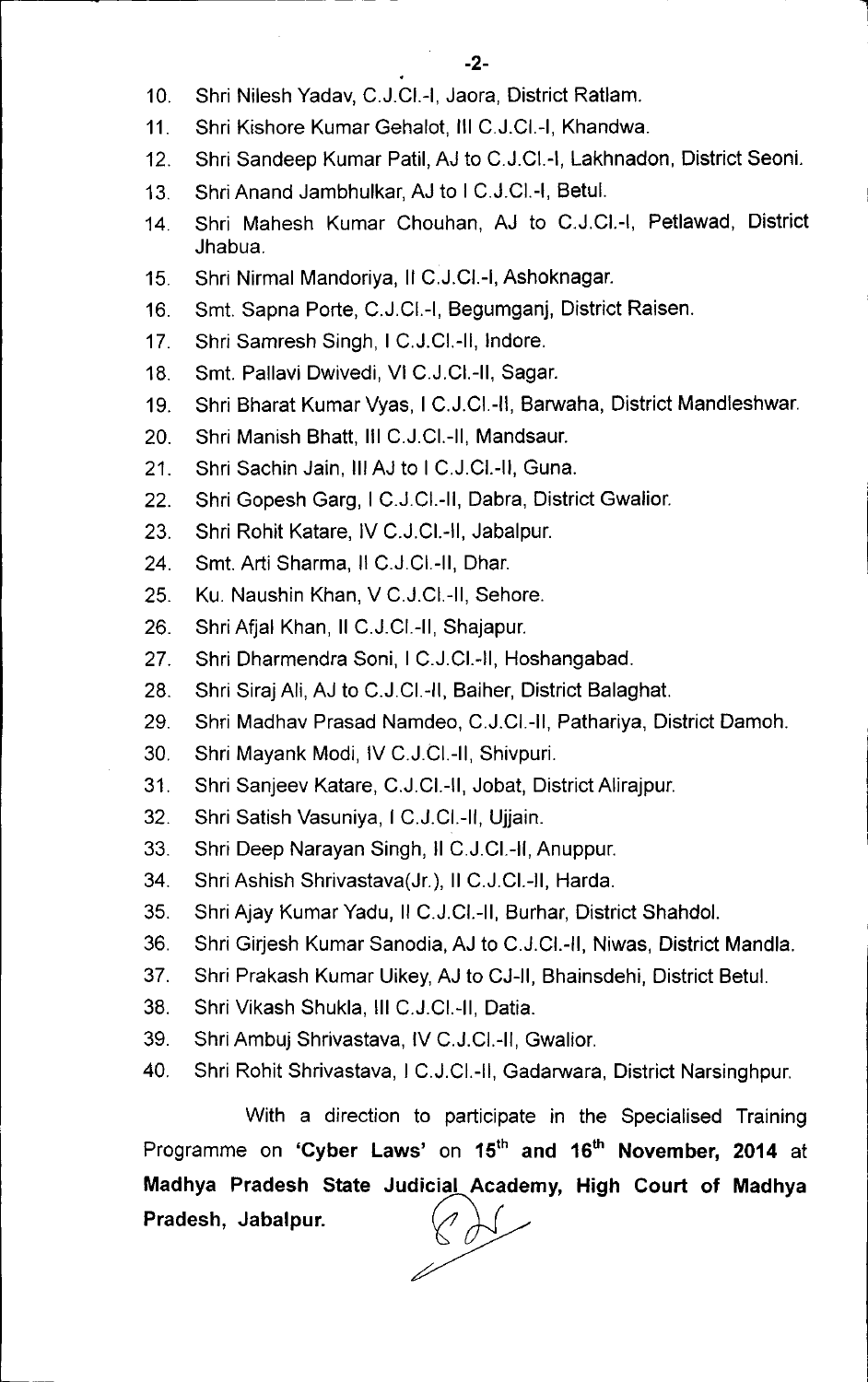- The participants shall report at 09:45 am on 15<sup>th</sup> November, 2014 at MPSJA, Jabalpur.
- The participants are requested to bring their Laptops during the training programme.
- The participants (except from headquarters Jabalpur) shall be provided with free lodging-boarding at MPSJA and local conveyance (for pick and drop from Railway Station/Bus Stand to MPSJA and during medical emergency) by the Academy. Working lunch and tea twice will be provided by the Academy for all the participant Judges.
- The participants (except from headquarters Jabalpur) shall be entitled for T.A. and D.A. as per entitlement under the applicable Rules. T.A./D.A. bills shall be reimbursed by the District & Sessions Judge of the concerned district where the participant is posted from the fund allocated under the grant-in-aid recommended by 13th Finance Commission for the aforesaid purpose.
- The participants are directed to arrange their Board Diary in such a manner that no case is listed on the dates on which they are directed to attend this training. If, cases have already been fixed for the said dates, Summons should not be issued and if Summons are issued, the parties should be informed about the change in dates.
- The participants should not seek any adjustment or exemption unless it is a case of *vis-major.*
- The participants are requested to send their **Itinerary** at least 3 days prior to the commencement of the programme to MPSJA, Jabalpur.
- The participants may contact on Telephone No. 0761-2626945, 2629304, Fax - 0761-2628679.
- 3. The District & Sessions Judge Dewas *I* Dindori *I* Umariya / Chhindwara / Rajgarh *I* Neemuch *I* Rewa *I* Vidisha *I* Ratlam / Khandwa *I* Seoni *I* Betul/ Jhabua *I* Ashoknagar *I* Raisen *I* Indore *I* Sagar *I* Mandleshwar / Mandsaur / Guna *I* Gwalior *I* Jabalpur *I* Dhar / Sehore *I* Shajapur / Hoshangabad / Balaghat *I* Damoh *I* Alirajpur / Ujjain *I* Anuppur *I* Harda / Shahdol *I* Mandla / Betul / Shivpuri *I* Datia *I* Narsinghpur for information and necessary action. You are further requested to send confirmation of receiving of this communication immediately, by fax.